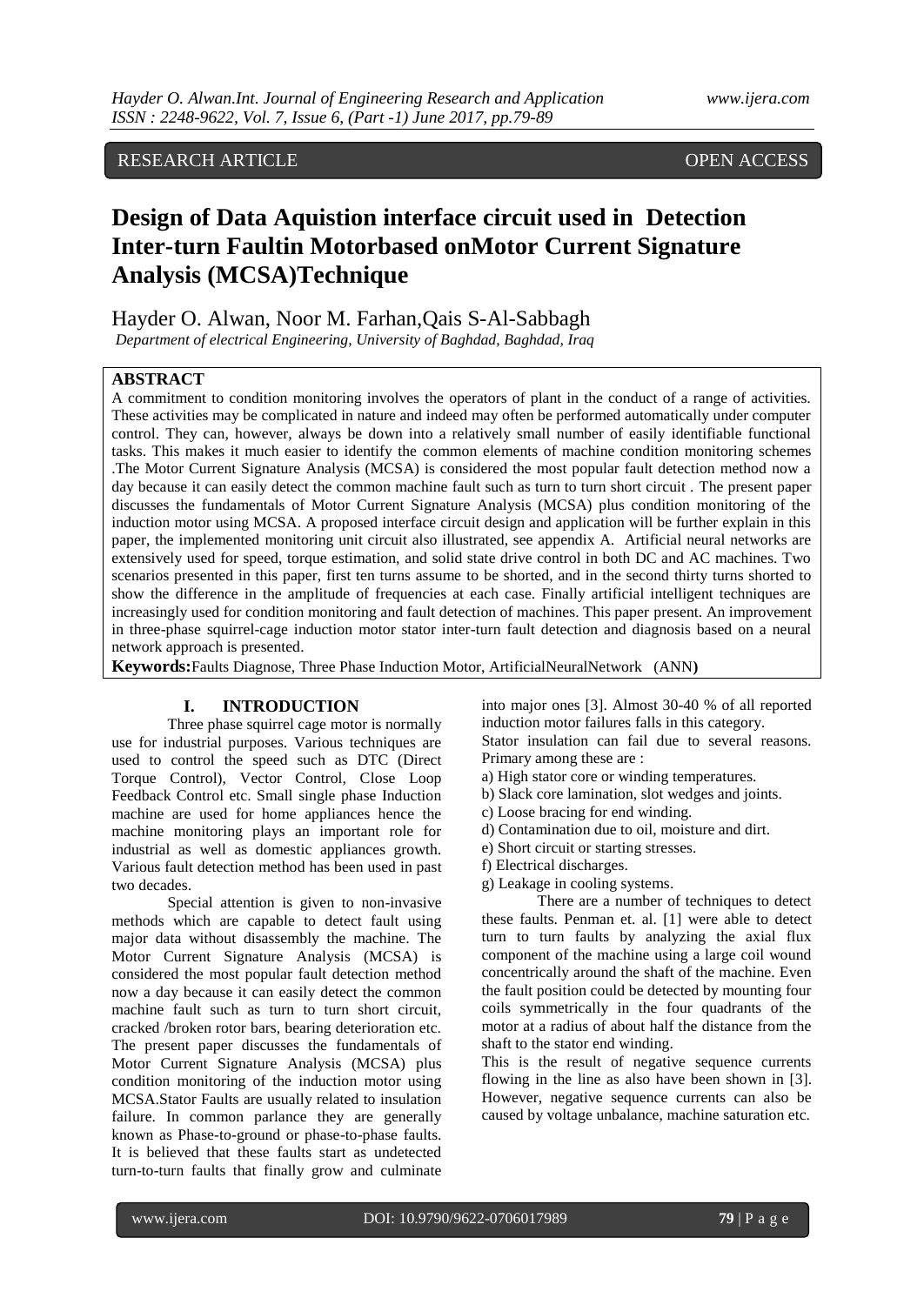The aim of this Paper is to:

- 1- Motor curent Signature Analysis applied in order to monitor and detec the Inter-turn fault Motor.
- 2- This paper presents the design and realization of data acquisition, as monitoring system for the interference between the PC lab and the motor.
- 3- Training the neural network to simulate the effects of three types of 3-phase induction machine faults.The required training data which will be used to train the ANN are obtained pratically by the designed monitoring system.

The rest of this paper is structured as follows. Section II Illustrates stator short circuit and its math expression. Section III present the fundamental of MCSA. Section IV presents elements used in monitoring system, section V illustratesthe basic steps for monitoring, while section VI presents the experimental results. Section VII presents the proposed interface circuit operation used in monitoring unit, software implementation illustrated in section VIII, section IX illustrates the process for Data Acquisition systems,

# **II. SHORT CIRCUIT IN STATOR WINDING**

In large generators and motors in power plants,the stator and rotor winding insulation is exposed to a combination of thermal,electrical,vibration,thermo-mechanical,and environmental stresses during operation.In the log term,the multiple stresses cause ageing,which finally leads to insulation breakdown.For this reason ,it is important to estimate the remaining insulation integrity of the winding after a period of operating time.<sup>[5]</sup>

Deterioration of the winding insulation usually beings as an inter-turn fault involving a few turns of the winding.A turn fault in the stator winding of an electrical machine causes a large circulating current to flow in the shorted turns.Such a circulating current is of the magnitude of twice the locked rotor current;it causes severe localised heating and sustains favourable conditions for the fault to rapidly spread to a larger section of the winding[4].Another fault associated with the stator winding is called"single-phasing".In this case,one supply line or phase winding becomes opencircuited.The resulting motor connection has a line voltage directly across two phases(assuming a"star"connected machine) which is equivalent to a single-phase circuit.The effect of an insulation fault between turns is to eliminate a turn or group of turns from the stator winding.This will be of little consequence but it will be quantifiable in the flux distribution in the air-gab **.[6]**

The frequency components to be detected in the axial flux component is given by,

$$
(\mathbf{k} \pm \mathbf{n}(\mathbf{1}\text{-}\mathbf{s})/\mathbf{p})\,f\tag{1}
$$

where **p**is the number of pole pairs, *f* is the mains frequency, **k**=**1,3** and **n**= **1,2,3**,….,(**2p**-**1**) and **s** isthe slip.

Toliyat and Lipo [2] have shown both through modeling and experimentation that these faults result in asymmetry in the machine impedance causing the machine to draw unbalance phase currents.

Fig.1 shows an inter-turn short circuit between two points,a and b,of a complete stator winding .The path to the circulating current between these points is closed and the path A-A' can be expanded into two independent circuits.Fig.1 shows that the two currents,the phase current and the current which flows in the short circuited part,produce opposite MMFs.Therefore,inter-turn short circuits have a cumulative effect in decreasing the MMF in the vicinity of the short –circuited turn(s).Firstly,when a short circuit occurs,the phase widing has less turns and,therefore,less MMF.Secondly,the short-circuit current MMF is opposite the MMF of the phase winding.The circulating current *Ic* is a result of the galvanic contact between points a and b but also due to the contribution brought by the transformer effect or mutual induction.



**Fig.(1**) Iner-turn short circuit

# **III. FUNDAMENTALS OF MONITORING SYSTEMSUSING (MCSA)**

A commitment to condition monitoring involves the operators of plant in the conduct of a range of activities. These activities may be complicated in nature and indeed may often be performed automatically under computer control. They can, however, always be down into a relatively small number of easily identifiable functional tasks. This makes it much easier to identify the common elements of machine condition monitoring schemes . With the industrial growth, it has become necessary to monitor the condition of the machine/system. Electrical machine being the most sensitive part has great importance for the researcher to monitor the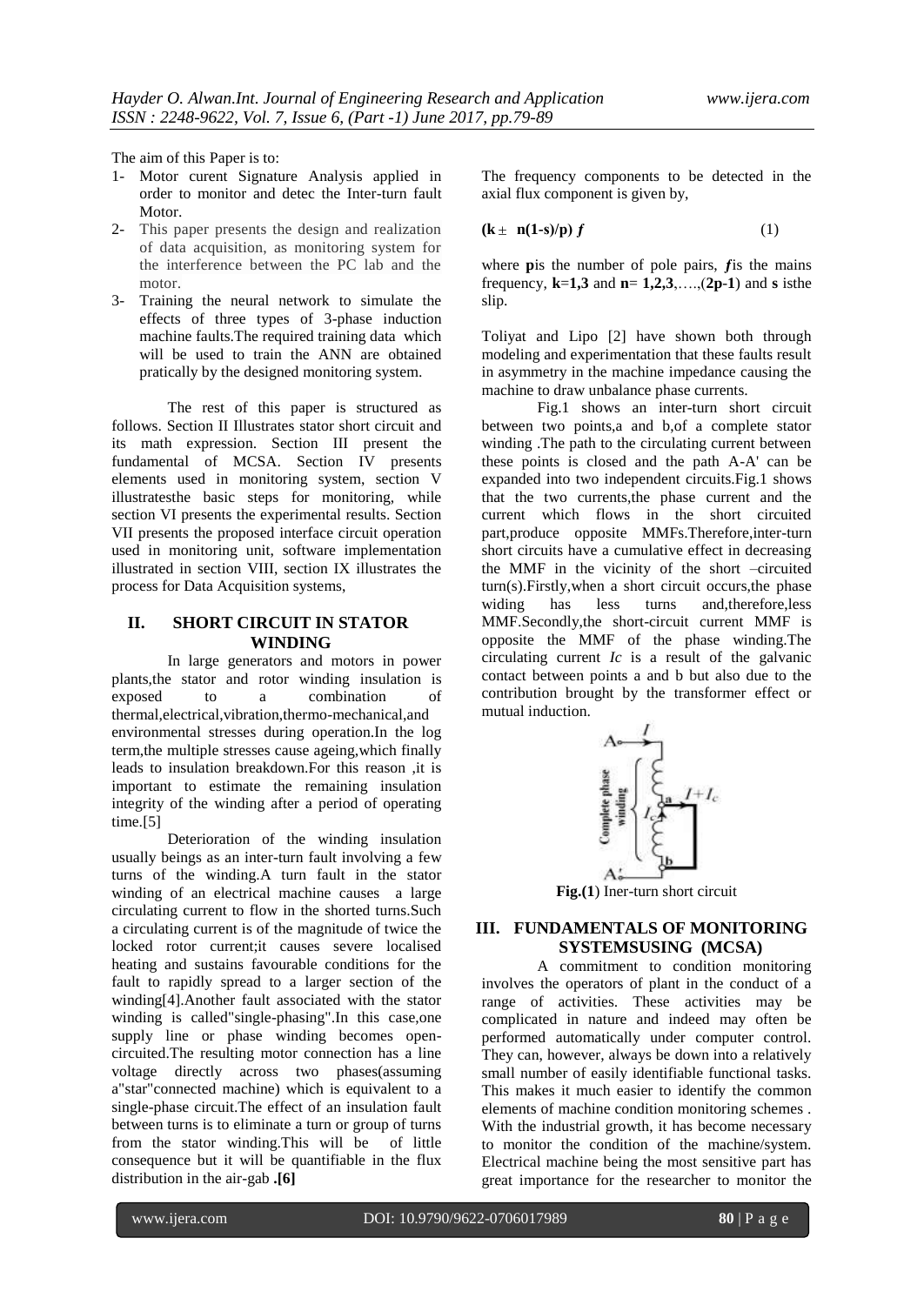faults diagnosis. Three phase squirrel cage motor is normally use for industrial purposes. Various techniques are used to control the speed such as DTC (Direct Torque Control), Vector Control, Close Loop Feedback Control etc. Small single phase Induction machine are used for home appliances hence the machine monitoring plays an important role for industrial as well as domestic appliances growth. Various fault detection method has been used in past two decades. Special attention is given to non-invasive methods which are capable to detect fault using major data without disassembly the machine. The Motor Current Signature Analysis (MCSA) is considered the most popular fault detection method now a day because it can easily detect the common machine fault such as turn to turn short circuit, cracked /broken rotor bars, bearing deterioration etc. The present paper discusses the

fundamentals of Motor Current Signature Analysis (MCSA) plus condition monitoring of the induction motor using MCSA [7].

# **IV. ELEMENTS OF A MONITORING SYSTEM**

A sophisticated monitoring system can read the entrances of hundreds of sensors and execute mathematical operations and process a diagnosis. Currently, the diagnosis is gotten, most of the time, using artificial intelligence techniques, a monitoring system can be divided in four main stages [8]:

- Transduction of the interest signals;
- Acquisition of the data;
- Processing of the acquired data;
- Diagnosis.

Figure (2) presents a pictorial form of this process.



**Fig. (2)** Condition Monitoring System

A full mathematical analysis (with experimental verification) of a three-phase induction motor operating with broken rotor bars was published by Williamson and Smith (1982)—this gives an excellent in-depth analysis. A conceptual explanation is now presented to assist the reader in gaining a physical understanding of what happens in an induction motor with broken rotor bars. It is well known that a three-phase symmetrical stator winding fed from asymmetrical supply will produce a resultant forward rotating magnetic field at synchronous speed, and, if exact symmetry exists, there will be no resultant backward rotating field. Any asymmetry of the supply or stator winding impedances will cause a resultant backward rotating field from the stator winding.

Now apply the same rotating magnetic field fundamentals to the rotor winding, the first difference compared to the stator winding is that the frequency of the induced voltage and current in the rotor winding is at slip frequency and not at the supply frequency:  $s =$ 

per unit slip,  $f1$ =supply frequency Hz,  $f2 = f1$  Hz,  $f2 =$ slip frequency of rotor currents Hz. The rotor currents in a cage winding produce an effective three- phase magnetic field, which has the same number of poles as the stator field but it is rotating at slip frequency (*f2*) with respect to the rotating rotor. When the cage winding is symmetrical, there is only a forward rotating field at slip frequency with respect to the rotor. If rotor asymmetry occurs, then there will be a resultant backward rotating field at slip frequency with respect to the forward rotating rotor. The result of this is that, with respect to the stationary stator winding, this backward rotating field at slip frequency with respect to the rotor induces avoltage and current in the stator winding at [9]

$$
fsb = fl(1-2s)Hz
$$
  
(1)

This is referred to as a twice slip frequency sideband due to broken rotor bars. There is therefore a cyclic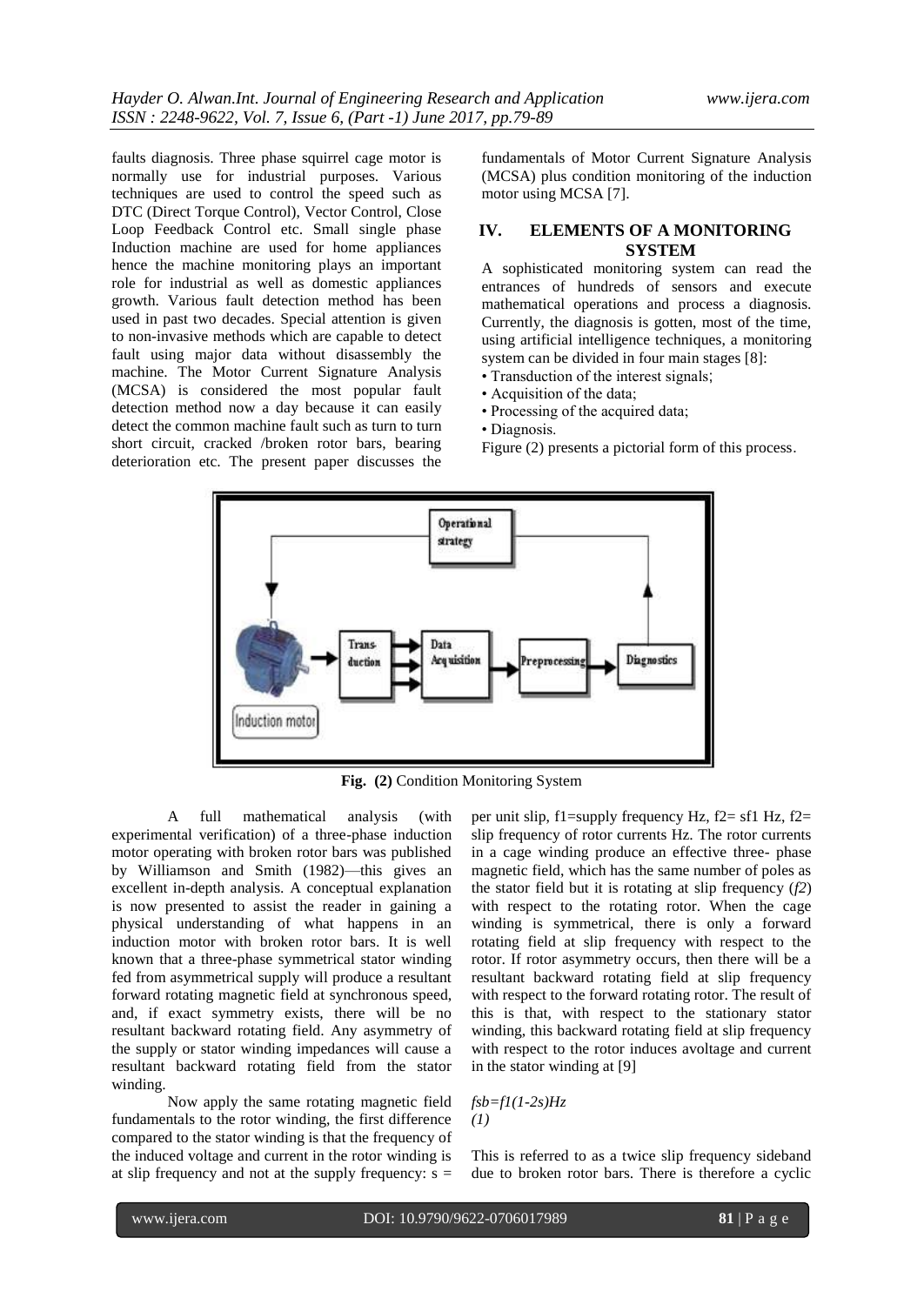variation of current that causes a torque pulsation at twice slip frequency (*2sf1*) and a corresponding speed oscillation that is also a function of the drive inertia. This speed oscillation can reduce the magnitude (amps) of the *f1 (1- 2s)* sideband, but an upper sideband current component at *f1(1+2s)* is induced in the stator winding due to the rotor oscillation. This upper sideband is also enhanced by the third time harmonic flux. Broken rotor bars therefore result in current components being induced in the stator winding at frequencies given by[13]:

*fsb=f1(1±2s)Hz (2)*

This gives  $\pm 2$ sf1sidebands around the supply frequency component *f1*. These are the classical twice slip frequency sidebands due to broken rotor bars. These are sometimes referred to as the pole pass frequencies by condition monitoring practitioners, but this is not really an appropriate terminology and can cause confusion. The publications by electrical machine designers, researchers, and manufacturers always refer to the twice slip frequency sidebands due to broken bars, Due to the variables that affect the frequency of these sidebands and their magnitude in amps (normally in dB in a MCSA system), the diagnostic strategy has to consider the following:

• Different rotor designs (effect of pole number and number of rotor slots, etc.).

- A wide range of power ratings.
- Different load conditions.
- Mechanical load characteristics.
- Mechanical components in the drive train.

These factors can significantly affect the diagnosis and need to be considered in the development of reliable MCSA instrumentation systems for three-phase induction motors.From the supply frequency line. The left-side component is caused directly by the fault, while the right-side component is caused by the consequent speed ripple. The sum of the amplitudes of these two components was proven to be a very good diagnostic index,

suitably correlated to the fault severity for fabricated rotors. A drawback of this diagnostic procedure is the possible confusion with the motor current modulation produced by other events. As an example, pulsating load and particular rotor design also cause sideband current components. If the load variation frequency is near, the resulting current spectrum is similar to that of a faulted rotor, but the two causes can still be distinguished. A more difficult issue is that of the particular design of the rotor structure [14].

#### **V. BASIC STEPS FOR ANALYSIS**

There are a number of simple steps that can be used for analysis using MCSA. The steps are as follow:

1. Map out an overview of the system being analyzed. 2. Determine the complaints related to the system in question. For instance, is the reason for analysis due to improper operation of the equipment, etc. and is there

other data that can be used in an analysis.

3. Take data.

4. Review data and analyze:

5. Review low frequency demodulated current to view the condition of the rotor and identify any load-related issues.

6. Review high frequency demodulated current and voltage in order to determine other faults including electrical and mechanical health. In addition, there are several rules that should be considered:

1. Sidebands around the line frequency indicate rotor bar faults. The higher the peaks, the greater the faults.

2. Harmonic frequencies often relate to casting voids or loose rotor bars.

3. Non-pp. sidebands that cause a 'raised noise floor' around the line frequency peak normally relate to driven load looseness or other driven problems.

4. Peaks that show in current and voltage relate to electrical issues, such as incoming power. Peaks that show in current only relate to winding and mechanical faults.

5. Peak pairs that do not relate to running speed or line frequency are most often bearing related problems [11].

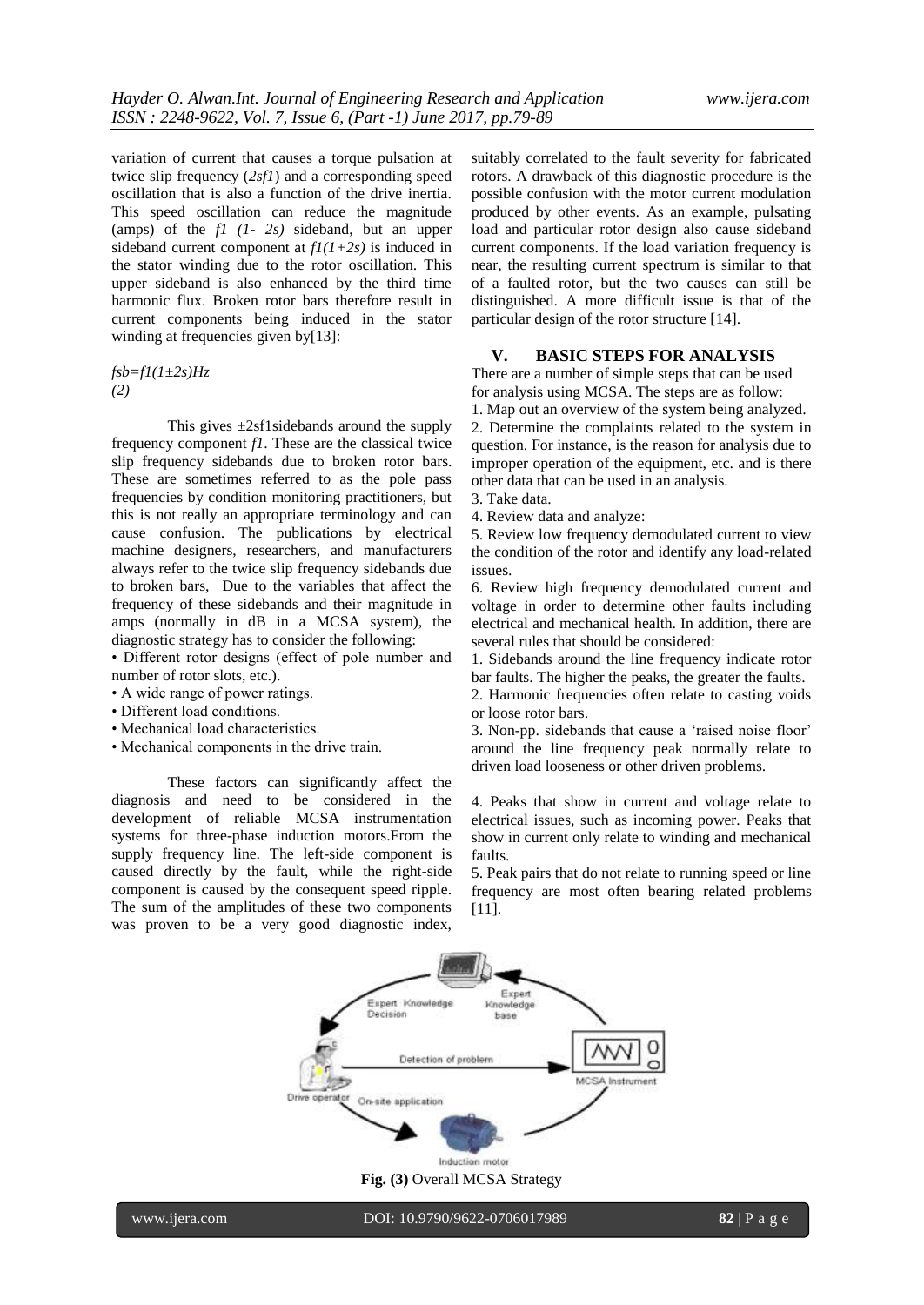# **VI. EXPERIMENTAL WORK AND RESULTS**

erimental study of fault detection usually requires operating a physical system under some fault conditions, which may be dangerous, destructive, and costly. Efforts have been made in the laborattory to perform fault detection,

Fig .( 4) and Fig. (5) illustrate the testbed used in this work. The system consists of 2.2KWMotor , 50 Hz, 2 pole, 3000 rpm induction motors, pulleys, belt, computer with Data Acquisition, Oscilloscope and spectrum analyzer used to create the data needed under no-load conditions. A dc Generator of 3KW is coupled with the motor by the pulley and belt as shown in Fig.(5). The fundamental operation of the Data Acquisition system, including detailed descriptions of the measurment system and control systems will be disccussed in this paper.



**Fig.(4)** Close Up Of Laboratory Equipments Set-Up

Inter -turn performed by two different numbers of short-circuited stator turns to achieve two different degrees of faults as can be seen in Fig.(6).Three taps were made in stator turns (10 turns) between the first

and the second tap. (20 turns) between the seond tap and the third tap. There are 67turns in



**Fig.(5)** Flexible Coupling

each coils . The FFT analyses were performed on the acquired data. The side bands frequencies and their amplitudes was calculated as shown in tables by

applying equation (2.3) in two cases both these cases at no load.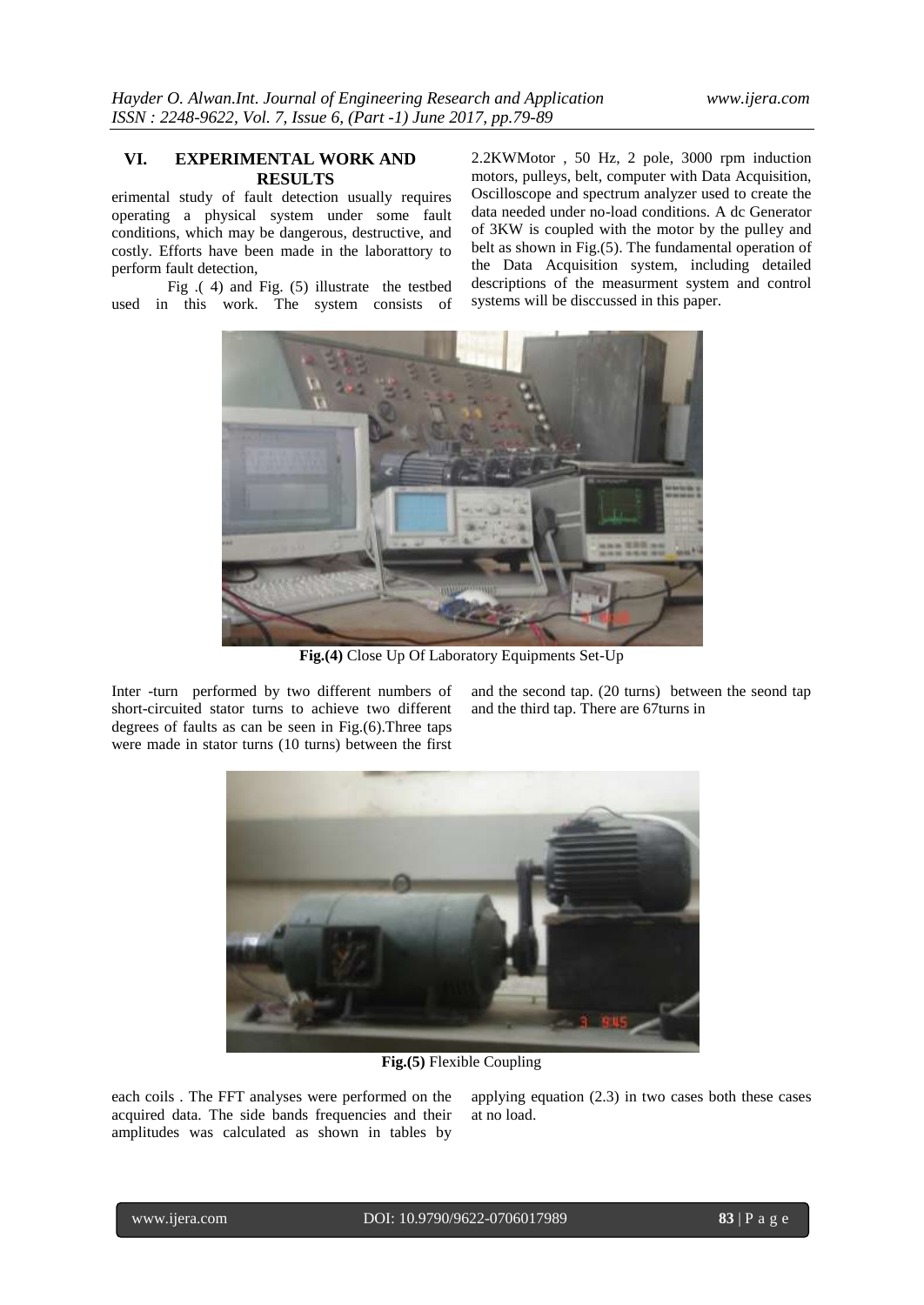

**Fig.(6)**Modeled stator inter-turn fault

**VI.A. (10 Turns Shorted At No-Load Test )** In this case the shorte was between the tap1 and tap 2 , the number of shorted turns was ten.The stator line

current and it's FFT as shown in Fig.(7) the current and the speed was 8 A.2650rpm respectively.

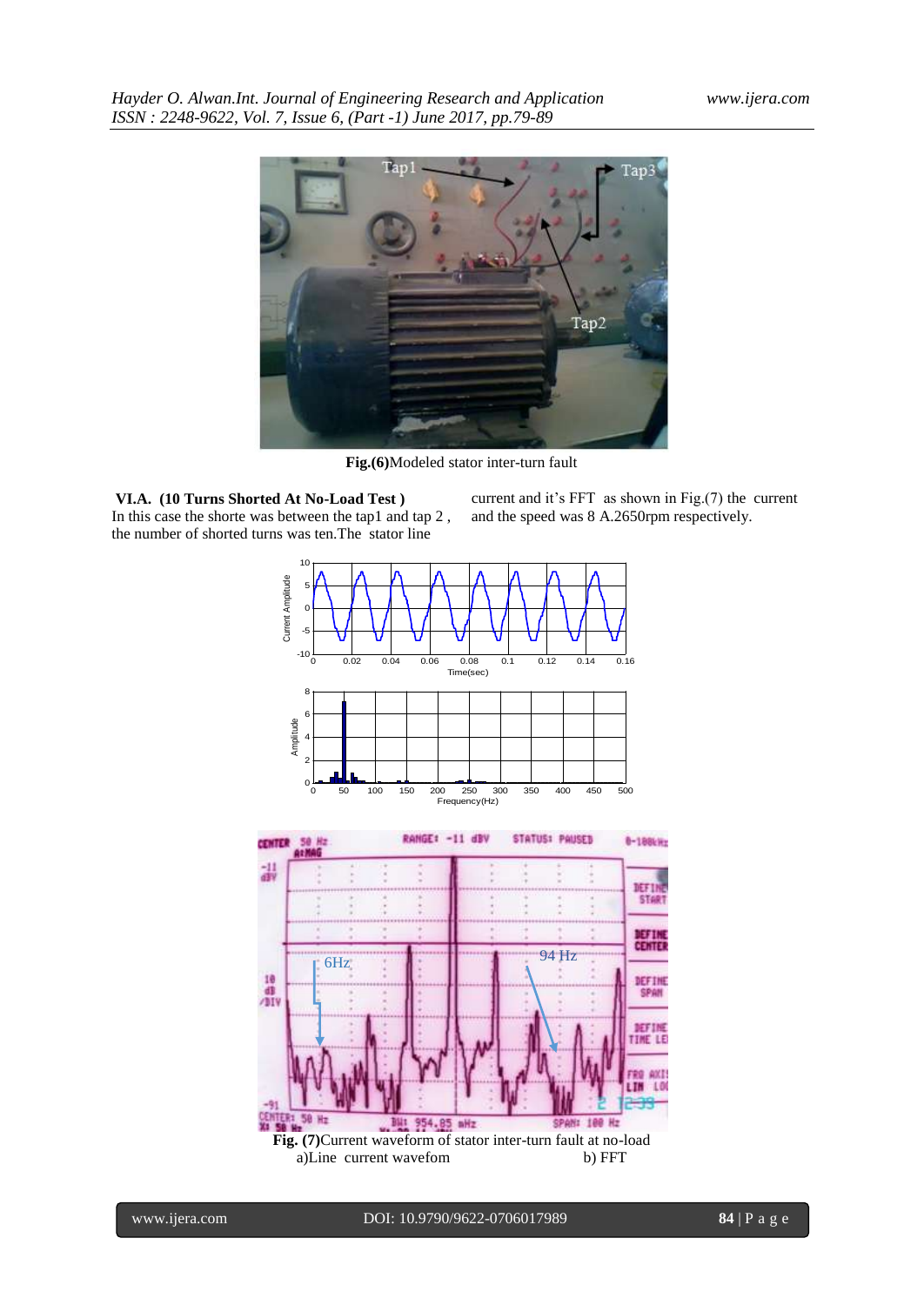Table 4.10 Illustrates the positive negative harmonics sequence and their amplitudes for different values of *k* at no-load,the data of the motor is:

 Case 1.when the shorted turn from (10-20). S=ns-nr/ns= 0.133 ,nr=2650

 $f_s = (k \pm n(1-s)/p)f$ 

Where p is the number of pole pairs,  $f$  is the mains frequency,  $n=1$ 

| $\bf k$                                                             | Neg.Harmonic | Amplitude | Pos.Harmonic | Amplitude |  |
|---------------------------------------------------------------------|--------------|-----------|--------------|-----------|--|
| $\mathbf{1}$                                                        | 6            | 0.323     | 94           | 0.01288   |  |
| 3                                                                   | 106          | 0.1119    | 194          | 0.0126    |  |
| 5                                                                   | 206          | 0.0176    | 294          | 0.018     |  |
| $\overline{7}$                                                      | 306          | 0.0078    | 394          | 0.0156    |  |
| 9                                                                   | 406          | 0.0126    | 494          | 0.0139    |  |
| 11                                                                  | 506          | 0.0151    | 594          | 0.0056    |  |
| 13                                                                  | 606          | 0.0103    | 694          | 0.0119    |  |
| 15                                                                  | 706          | 0.0033    | 794          | 0.0082    |  |
| 17                                                                  | 806          | 0.0147    | 894          | 0.01      |  |
| 19                                                                  | 906          | 0.015     | 994          | 0.0013    |  |
| Inited Froguesian Motor Cased, Clin(a) VW Deting note noise support |              |           |              |           |  |

Inupt Frequency Motor Speed Slip(s) KW Rating pole pairs current 50Hz 2650rpm 0.133 2.2kw 1 8A

**Fig. (8)** Frequency spectrum at (Center = 50Hz and span =100Hz)no-load

**VI.B. (30 Turns Shorted At No-Load Test )**  In this case the shorte was between the tap1and tap 3 that means the number of shorted turns was thirty.The

stator line current and it's FFT as shown in Fig.(4- 34). The current speed was 9 A.2500 rpm



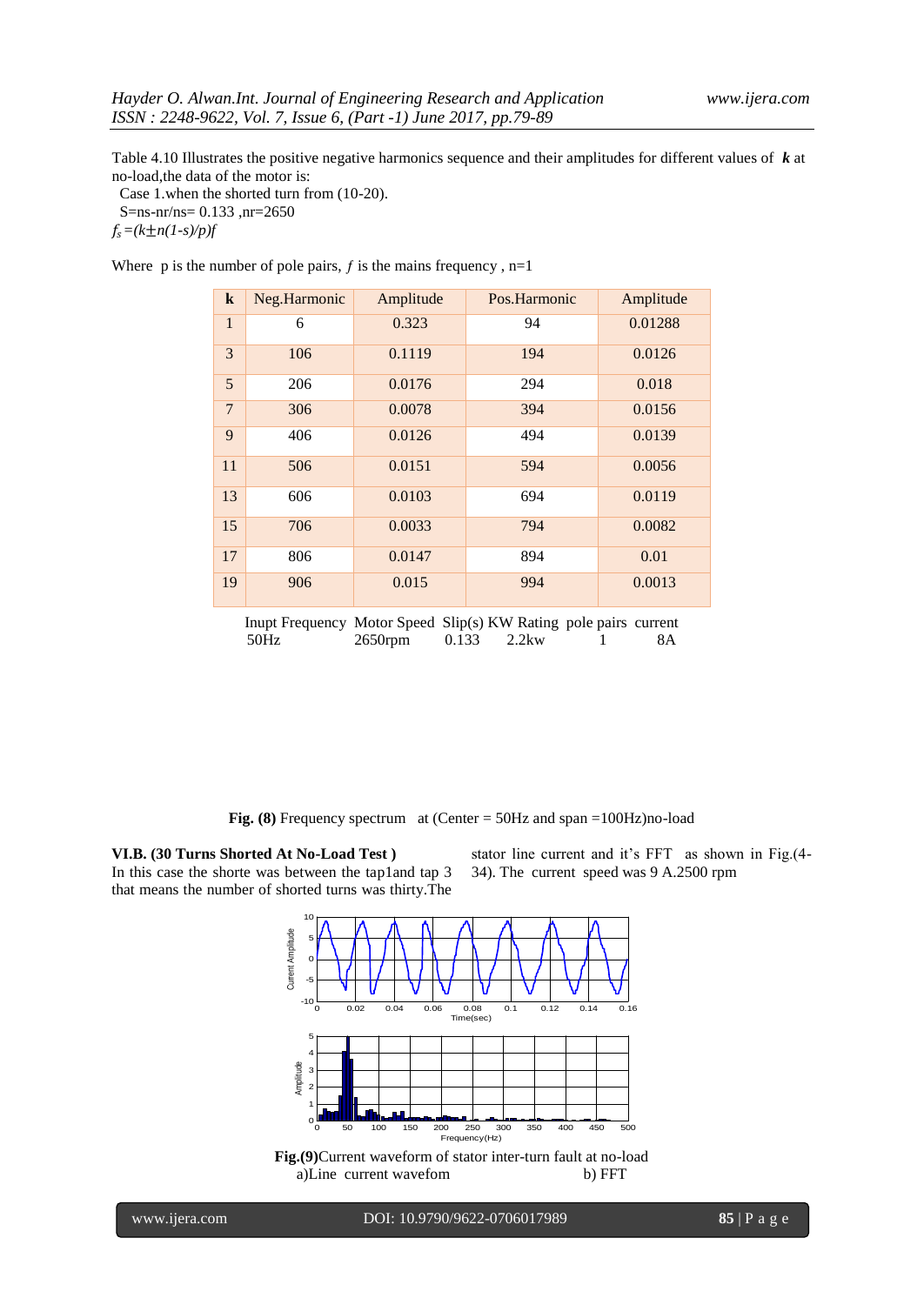| $\bf k$ | Pos.Harmonic | Amplitude | Neg.Harmonic | Amplitude |
|---------|--------------|-----------|--------------|-----------|
|         | 92           | 0.1312    | 8            | 0.396     |
| 3       | 194          | 0.071     | 67           | 0.395     |
| 5       | 292          | 0.037     | 125          | 0.23      |
| 7       | 392          | 0.011     | 183          | 0.05      |
| 9       | 492          | 0.029     | 242          | 0.062     |
| 11      | 592          | 0.005     | 300          | 0.05      |
| 13      | 692          | 0.013     | 385          | 0.041     |
| 15      | 792          | 0.014     | 416          | 0.004     |
| 17      | 892          | 0.0184    | 475          | 0.053     |
| 19      | 992          | 0.01      | 533          | 0.027     |
| 21      | 1092         | 0.03      | 591          | 0.028     |

T**able 4.11** Illustrates the positive negative harmonics sequence and their amplitudes for different values of *k* at no load,the data of the motor is:

Case 2.when the shorted turn from (10-40). S=ns-nr/ns=0.166,nr=2500

 $f_s = (k \pm n(1-s)/p)f$ 

Where p is the number of pole pairs,  $f$  is the mains frequency ,n=1

Inupt Frequency Motor Speed Slip (s) KW Rating pole pairs

### **VII. THE PROPOSED CIRCUIT OPERATION**

The four test signals are applied to the four inputs (in1- in4) of the IC7, which is dual (4-1) line analog switch multiplexer IC, the four inputs of this IC are at pins (1,5,2,4). The selection of the input lines is controlled by the control pins (10,9) which are (A,B) control lines, these lines are controlled by the LPT bus of the microcomputer. The signal are required to be made in a suitable form before providing them to analog multiplexer ; this can be done using the following simple circuits:

- 1. Speed signal Voltage circuit, this circuit reduce the voltage (speed) by factor  $(1/18)$  uses the resistors  $(R13 \& R14)$ , shown in Fig.  $(4-4)$ , this circuit used the range of analog voltage signal coming from Tachometer from range (0- 90V) to range (0-5V).
- 2. Motor current circuit, by using the circuit shown in Fig. (4-4) to invert of signal polarity .This circuit used to invert the current signal coming from CT to the voltage signal before providing it to the multiplexer circuit.
- 3. Voltage follower (buffer) circuit, the circuit shown in Fig. (4-4) is used because its input resistance is high . Therefore, it draws negligible current from signal source, and then the loading effect will be removed. This circuit is used in different place of the system hardware, such as using it between the output of the multiplexer circuit and the input of analog to

| 50 H | $2500$ rpm | 0.166 |
|------|------------|-------|
|      | $2.2$ kw   |       |

digital converter. Pin (3) of the IC7 is the output pin that accessed to the input of the sample and hold IC1, this IC converts the analog signal to the sampled signal , where, the hold time depends on capacitance value of the capacitor C1.The sampling signal comes from the invertion of the STS output pin of the Analog-to-digital convertor IC2, its frequency value is choosed by the software user's.The output of the sampler IC1 is accessed to the input of the Analog-to-Digital convertor IC2. This IC has two convertion modes these are: (8bits, 12bits) conversions, the first one was selected.

In this mode the control pins  $(12/8, A_0, CE)$ or  $(2,4,6)$  connected to the +Vcc, and (Analog com, CE ) or (pins 9, 3) connected to the ground (GND) pin. The output data bits of IC2 are (D4-D11) at pins(20-27).The AD574 type was chosen for IC2 in this design, where this IC converts the sampled analog signal to digital numbers, the lowest level of the analog is converted to  $(00)$ <sub>H</sub> number, while the highest level is converted to  $(FF)_H$  number. The output data bits (D4-D11) are connected to the 8-bits input lines of the Latch circuit(IC3 type 74HC374), this IC saves the output digital number of the A/D convertor for a period of time while the microcomputer read this data from the LPT bus (pins 10,11,12,13).The loading (saving) signal came from the invertion of the STS output control pin of the A/D convertor IC2. The output data from the Latch ciruit (IC3) goes to to the buffer drive circuit(IC4) type 74LS241, which it acts as a nibble (4-Bits) selector. The control pins (OEA,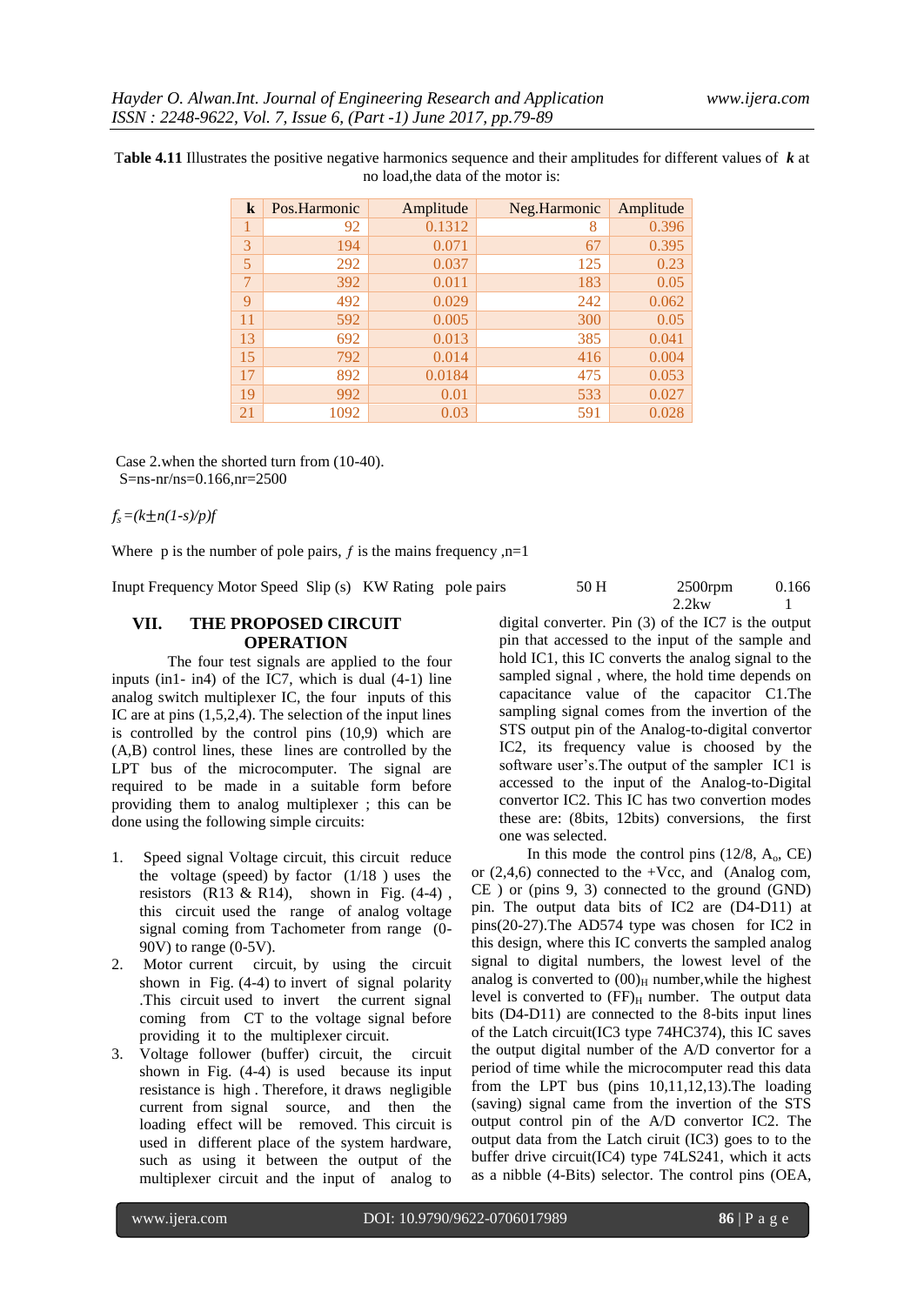OEB) are shorted and connected to the pin(5) [D3] of the LPT bus, if this line goes to High state then the higher state nibble (D4-D7) is selected, and if this line goes to Low state then the Lower nibble (D0-D3) is selected. The output pins of this IC are shorted by this manner, Q0 to Q4, Q1 to Q5, Q2 to Q6, Q3 to Q7.

The output pins  $(00-02)$  or  $(04-06)$  of IC4 are connected to iput pins (Q4-Q6) of the LPT bus, while Q3 of IC4 is inverted then connected to Q7 of LPT bus. The combinational circuit of  $\frac{1}{4}$  IC6,  $\frac{1}{6}$  IC5 and C2 is used as a monostable circuit (one-shot to), it converts the clock signal that came from pin(4) (D2) of the LPT bus to series of narrow Low pulses that goes to the (R/C) control pin of A/D convertor IC. The resistors (R3-R10) are used for isolation and protection of the LPT bus of the microcomputer from the proposed circuit.See Appendix B



**Fig.(10)** Block diagrame of the main sections of the data acquisition system

#### **VIII. SOFTWARE IMPLEMENTATION**

The implementation of the software programe included five steps in the first stage the data of the current and the speed given to the data acquisition circuit, the line current measured by using current transformer (10/4) A passing through a resistance of 1Ω which given 4 volt to the data acquisition circuit, this circuit will convert these analogue current signal to 3250 digtal numbers, in the stage two these numbers will loaded to the FFT programe to abtain the sampling frequency and sampling time of the waveform (see appendix c-4).

The speed of the motor measured by using the tachometer the value of the speed will convert to the voltage value, it's found that the tachometer used in the laboratory give 0.06 volt for each rotation, for example if the motor speed is 2800 rpm the tachometer give 168 volt this value will reduce to about 4 volt before used in data acqusition circuit. Stage three include the calculation of the frequencies of the positive, negative side bands by applying the equeations which are realated to the five faults, this stage also included extraction of the amplitudes of these frequencies see appendix c-2. Stage four refer to the rule of the neural network in faults detection , the amplitudes of the side bands used as inputs as mentioned before in this chapter , see the training of the neural programe in appendix c-3. Fig.(11) illustrates the flowchart of the system operations. The basic following steps illustrates the Fast Fourier Transform (FFT) which are :

- 1- all line currents of the healthy and faulty motors should be given to the programe (see appendix c-4).
- 2- Choose the number of the cycle (six cycles have been chosen in this work) as shown from line current for all type of faults .
- 3- Calculate the length of the six waves.
- 4- Calculate the sampling time and sampling frequency.
- The four steps mentioned above done using the programe in (appendix c-4).
- 5- Applying the FFT package  $(yy1=fft(b,s))$  see appendix c-5, where b is the values of the numbers by which the six cycles were drawn, s is the total number of these values it was equal to 390 for the six cyles (65 values for each cycle over 0.02 (sec)). Therefore the sampling time can be calculated by divided the 65 values on 0.02(sec) and the result is the sampling time it was equal to 3.076923e-4sec, then the sampling frequency is: 1/sampling time =3250 Hz

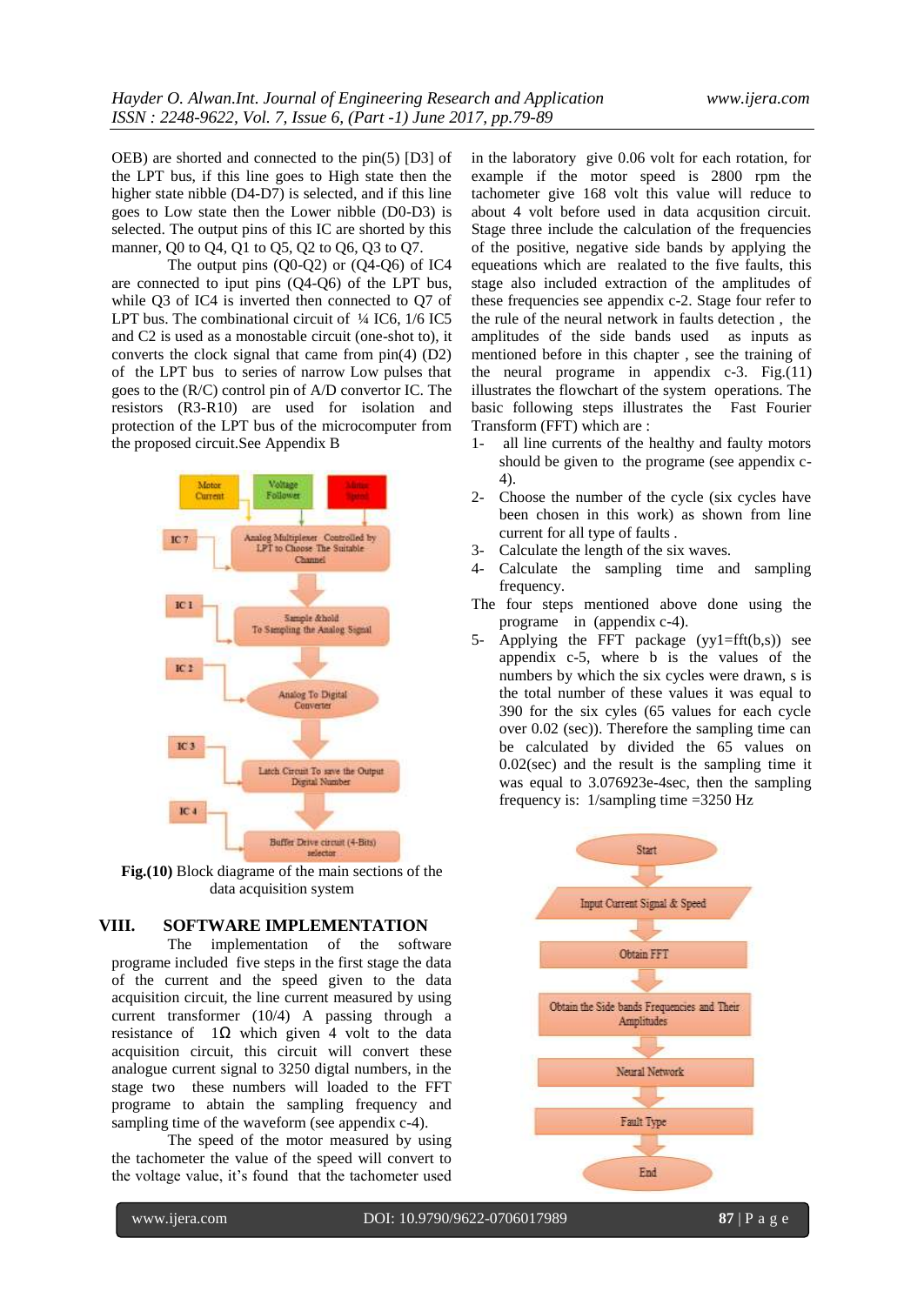#### **Fig. (11)** Flowchart of system operations

Fig.(12) illustrates the flowchart of the quick basic programe used in the interface circuit, the acquisition circuit channel have been controlled by using the programe of the interfac (see appendix d).



**Fig.(12)** Flow chart of interface programe

# **IX. CONCLUSION AND FUTURE WORK**

The work reported in this paper has involved designing and building a motor monitoring system using an Aritificial neural network for fault detction of three phase induction motor .To accomplish this, a hardware system was designed and built to acquire three-phase stator current and speed from a (2.2kw) squirrel-cage induction motor. The ability of the phase current to detect specific fault was tested, sincemonitoring this parameter is the most convenient and cheapest way to sense a fault. it was clear that The sideband frequencies are function of the slip, so they are changing with the speed (that change with the load) .

From the sideband frequencies calculated in the tables(1 and 2) it's found that the distance of the positive and negative from the fundamental increased with increasing of the load, and the same for different values of k/p and for all types of faults. From the reported work,the disadvantage of most ANN's are their inability to respond to previously unseen conditions. Therefore , if there is an occurance of a new fault that the network doesn't been train to recognize ,and the fault may be misdiagnosed which produce weak output results. The number of selected

input channels of data acquisition circuit used in this work was two (one for current and the other for tachometer ), these slected chanals may increase to four depend on the types of data needed to investigated.

#### **REFERENCES**

- [1]. S**.**Nandi, H.A.Toliyat, **"Novel Frequency Domain\_ Based Technique to Detect Incipient Stator Intertern Faults in Induction Machines"**, The 2002 IEEE Industry Application Society Conference, The 35th IAS Annual Meeting, Rome, ItalyVol, 38.No.1, January/February 2002.
- [2]. A**.**Yazidi,D.Thailly,H.Henao,R.Romary,G.A.C apolino,J.F.Brudny,2004**"Detection of Stator Short-Circuit in Induction Machines Using an External Leakage Flux Senser"**IEEE International Conference on Industrial Technology- ICIT'Dec.8-10,2004, Hammamet, Tunisia, Vol.1,pp. 166-169.
- [3]. H. A. Toliyat and S.Nandi **"Condition Monitoring and Fault Diagnosis of Electrical Motors –A Review"** IEEE **Transactions** on Energy Conversion, Vol.20 NO.4, December 2005.
- [4]. Kliman,G.B.,Premerlani,W.J.,Koegl,R.A.,Hoe weler,D.,1996, **"A new approach to on-line fault detection in ac motor"**The 1996 IEEE Industry Applications Society Conference:The  $30<sup>th</sup>$  IAS Annual Meeting,San Diego-CA,USA,Oct.6-10,1996,pp.687-693.
- [5]. N. Rama Devi, D.V. S.S. Siva Sama "Diagnosis" and Classification of Stator Winding Insulation Faults on a Three-phase Induction Motor using Wavelet and MNN" IEEE Transactions on Dielectrics and Electrical Insulation Vol. 23, No. 5; October 2016.
	- [6]. Hayder O. Alwan, Dr. Qais S-Al-Sabbagh, ―Various Types of Faults and Their Detection Techniquesin Three Phase Induction Motors Fault" Vol. 7, Issue 5 (May-2017), International Journal of Engineering Research and Applications (IJERA), ISSN: 2248-9622, [www.ijera.com.](http://www.ijera.com/)
	- [7]. Marian Dumitru Negrea**,. "Electromagnetic flux monitoring for detecting faults in electrical machines"**Dissertation for the doctorof science in Technology ,Helsinki Uinversity of Technology, on the  $29<sup>th</sup>$  of Novemer 2006.
	- [8]. ] H. R. Sadeghian and M. M. Ardehali " A **novel approach for optimal economic dispatch scheduling of integrated**